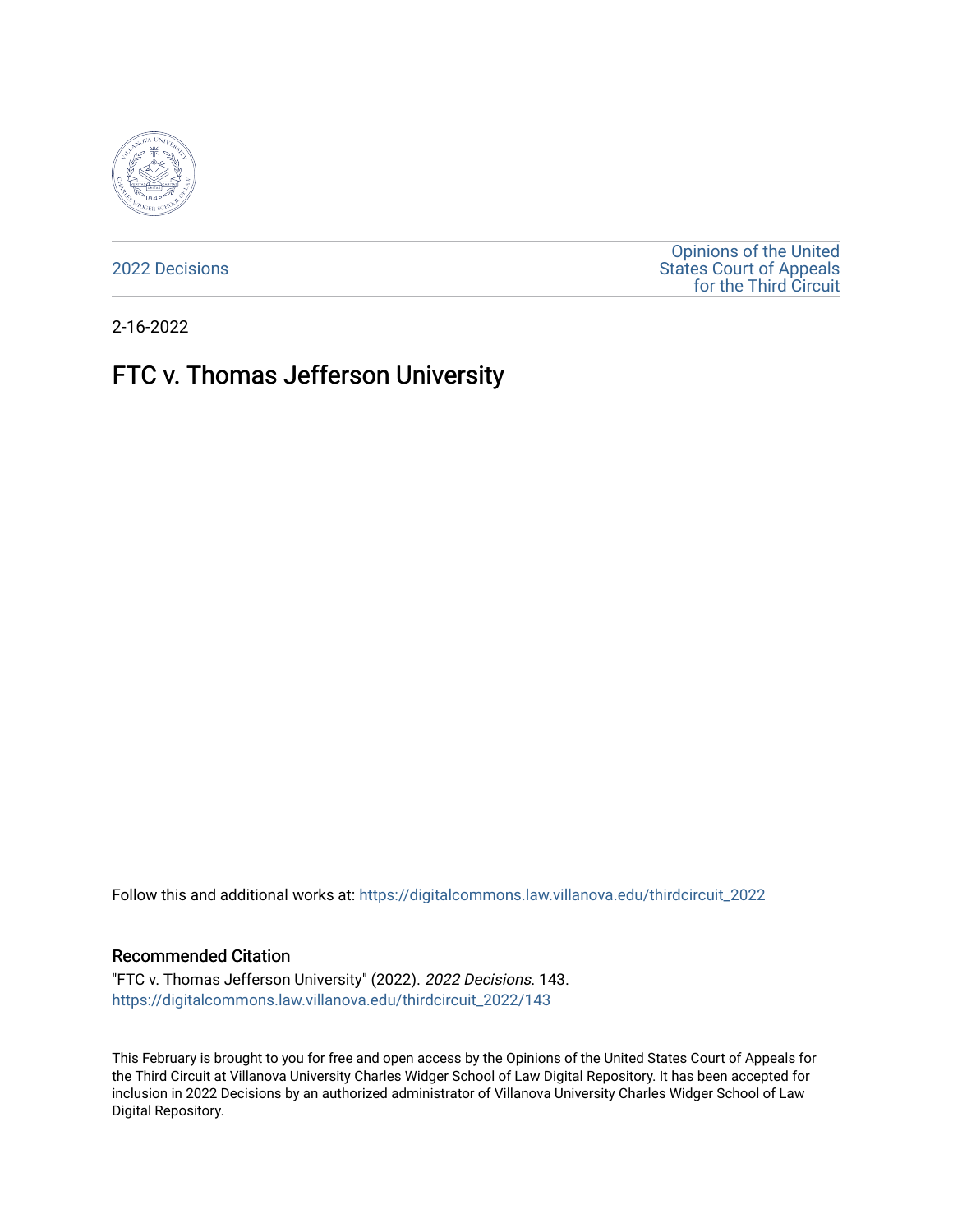## **NOT PRECEDENTIAL**

## UNITED STATES COURT OF APPEALS FOR THE THIRD CIRCUIT

### No. 21-1817

### FEDERAL TRADE COMMISSION; COMMONWEALTH OF PENNSYLVANIA

v.

# THOMAS JEFFERSON UNIVERSITY; ALBERT EINSTEIN HEALTHCARE NETWORK

## \*AETNA, INC.,

Appellant

\*(Pursuant to Rule 12(a), Fed. R. App. P.)

Appeal from the United States District Court for the Eastern District of Pennsylvania (D.C. Civil Action No. 2-20-cv-01113) District Judge: Honorable Gerald J. Pappert

Argued on November 16, 2021

Before: AMBRO, JORDAN, and RENDELL, Circuit Judges

(Opinion Filed: February 16, 2022)

Michael H. McGinley (Argued) Dechert 2929 Arch Street 18th Floor, Cira Centre Philadelphia, PA 19104

Justin M. Romeo Rani A. Habash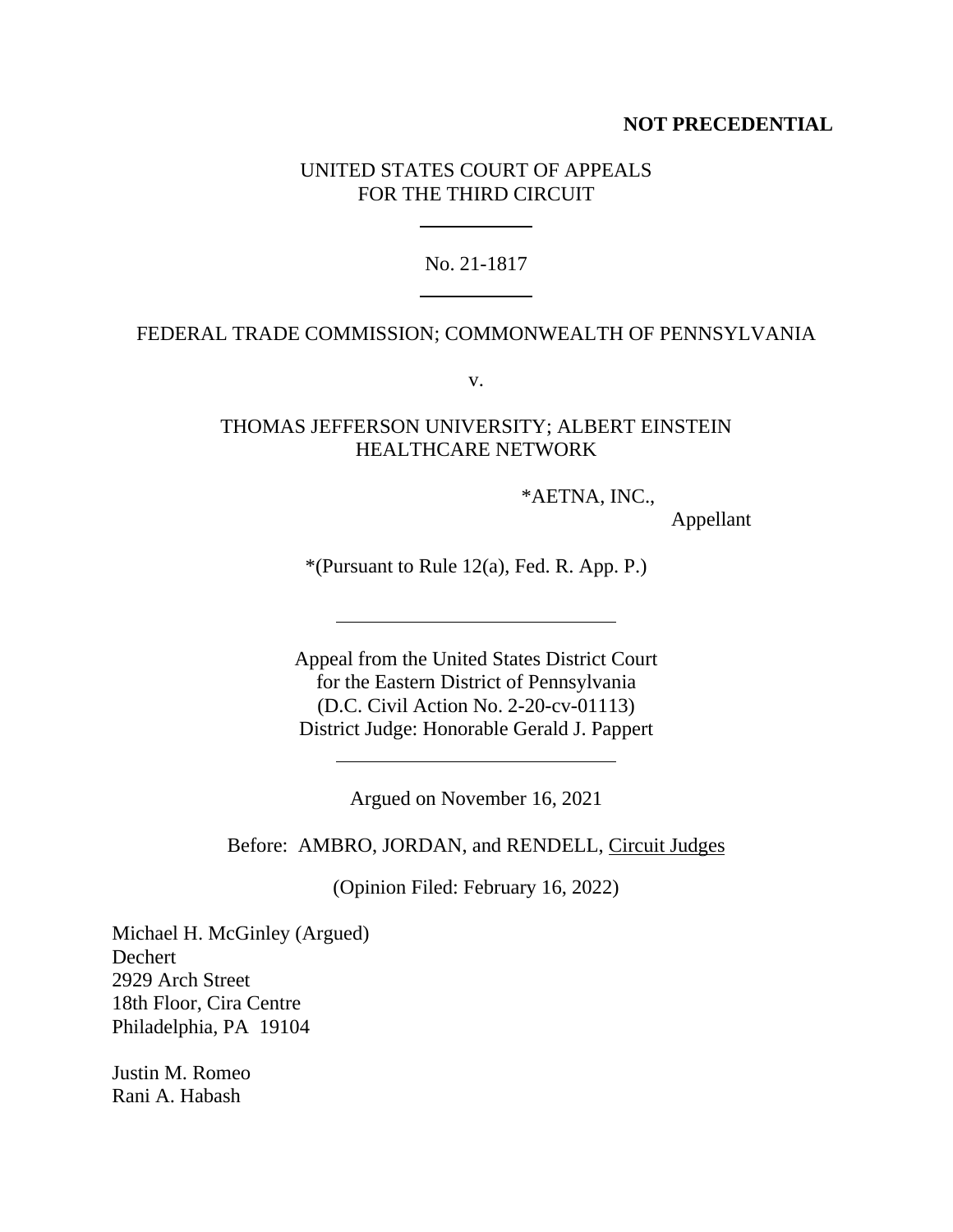1900 K Street, N.W. Washington, DC 20006 Counsel for Appellant Aetna, Inc.

#### OPINION\*

#### AMBRO, Circuit Judge

Businesses usually keep a tight lid on competitively sensitive information like pricing rates and contract terms. But Aetna, Inc., a health insurer, was forced to disclose this information when the Federal Trade Commission subpoenaed it as a non-party in an antitrust investigation of a healthcare merger. Though a protective order shielded the documents from the public when the FTC sued in federal court, the parties flouted that order when they filed several of Aetna's documents as evidence without first notifying the insurer.

This filing had serious consequences. A document filed with a district court becomes a "judicial record," and a strong presumption attaches in favor of public access to those documents. Though Aetna quickly moved to seal or partially redact its records, the District Court denied the motion, concluding Aetna failed to explain satisfactorily how public disclosure of its documents would harm its competitive interests. Because, based on the peculiar circumstances of this case, we conclude the District Court should not have denied Aetna's motion without a hearing, we vacate the Court's order and remand.

<sup>\*</sup> This disposition is not an opinion of the full Court and under I.O.P. 5.7 does not constitute binding precedent.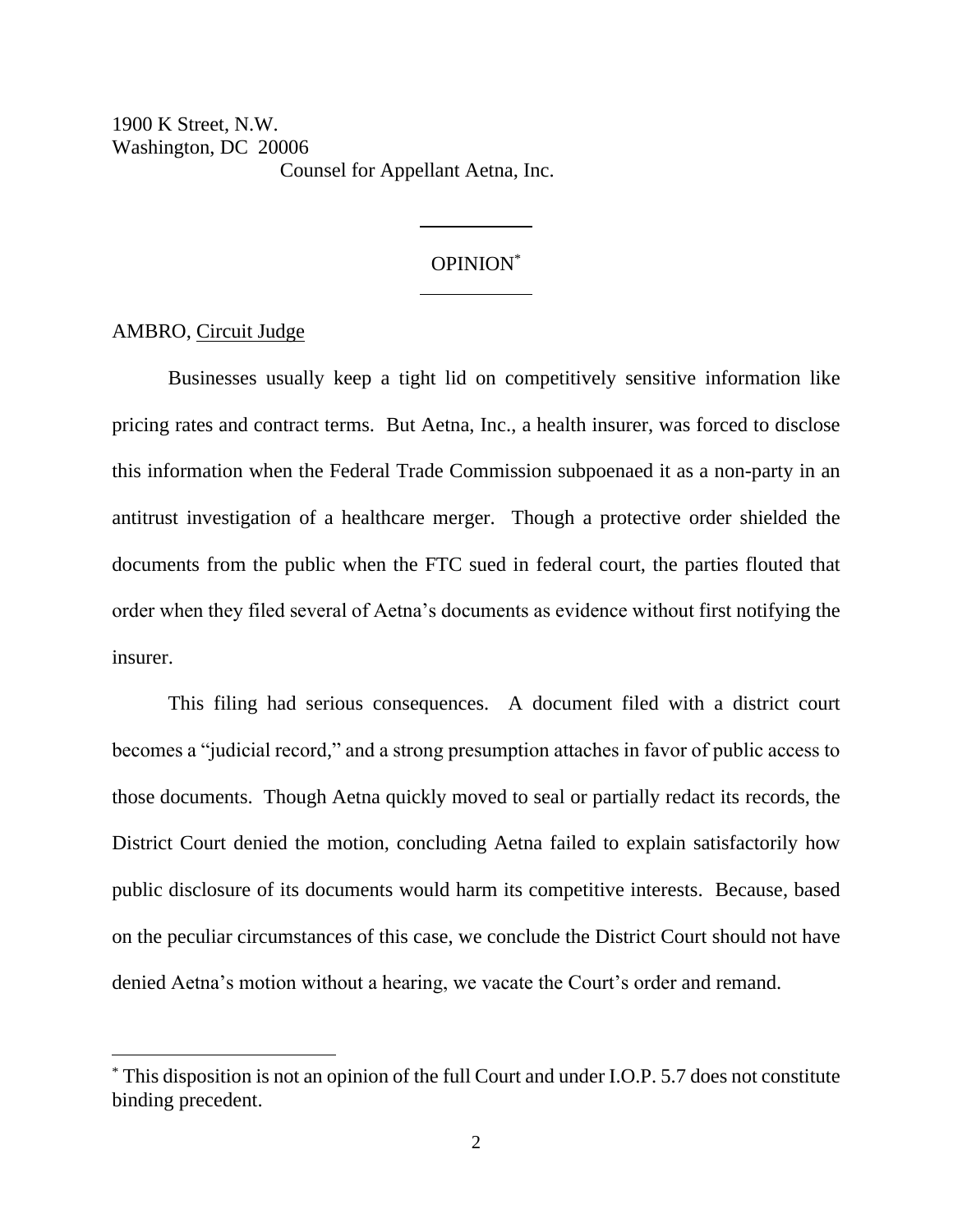## **I. Background**

In 2018, two Philadelphia-area health systems, Thomas Jefferson University and Albert Einstein Healthcare Network, agreed to merge. Before the merger, though, the Federal Trade Commission launched an antitrust investigation. It concluded the merger would substantially lessen competition and, in 2020, sued alongside the Commonwealth of Pennsylvania to block it.

As part of the investigation and litigation, the FTC and the healthcare providers subpoenaed many non-party businesses, including health insurance companies. Aetna responded by producing an assortment of business records and providing deposition testimony. These records contained sensitive commercial information—including reimbursement rates, negotiation strategies, and contracting information—so they were designated "Highly Confidential" under the District Court's Stipulated Protective Order. "Highly Confidential" documents could only be disclosed to individuals like court personnel, litigators, and witnesses. And they could be used only "for the purposes of this [district court] proceeding and the related FTC administrative proceeding, and any appeals of either proceeding, and for no other purpose whatsoever." Appx*.* at 12.Though the protective order explained it did not authorize the automatic sealing of exhibits—no matter if they were designated "Confidential" or "Highly Confidential"—the parties could move to seal any filed document under the Court's local rules. The parties also agreed that if they filed a document initially submitted by a non-party or if they identified such a document in a final pre-hearing exhibit list, they would notify the document's "submitter of such inclusion within one day of such filing." *Id.* at 14.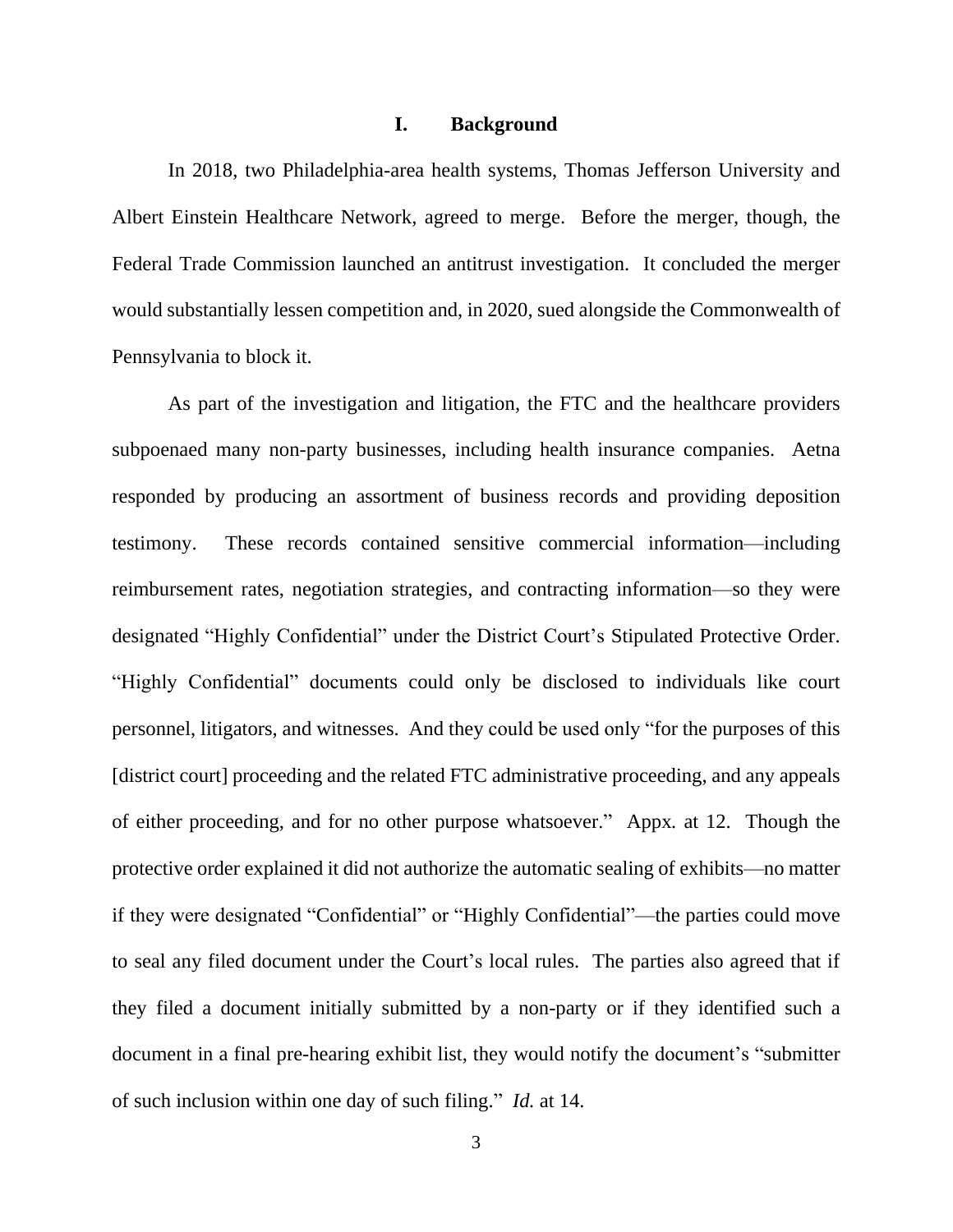As the antitrust case moved toward an evidentiary hearing on the FTC's preliminary injunction motion, the parties adhered to the terms of the protective order and notified the various non-parties of their intent to use non-party documents as evidence at the hearing. On September 2, 2020, the FTC advised Aetna it planned to introduce portions of Aetna's "Highly Confidential" records into evidence, including eleven Aetna documents and two deposition transcripts. A day later, the healthcare providers also alerted Aetna that they intended to introduce into evidence eight Aetna documents and one deposition transcript.

The District Court ordered all non-parties seeking sealing of their sensitive business documents to file motions (not to exceed five pages) by September 8, 2020. In response, 19 entities, including Aetna, filed 35 motions seeking to seal about 4,096 pages of material. Aetna's motion sought to seal certain documents and redact others to protect its competitively sensitive information from disclosure.

Before the Court ruled on that motion, the parties (at the Court's suggestion) pared down their exhibit lists and decided not to use Aetna's documents or testimony. The Court therefore denied Aetna's motion as moot.

The preliminary injunction hearing went forward as planned. But on October 12 the parties filed two letters asking the Court to admit additional documents into evidence including six produced by Aetna. For unexplained reasons, the parties never notified Aetna they were seeking to introduce some of its documents into the record and the letters were not docketed until December 7. The Court granted the parties' request and admitted the documents unsealed. It simultaneously denied the FTC's motion for a preliminary injunction.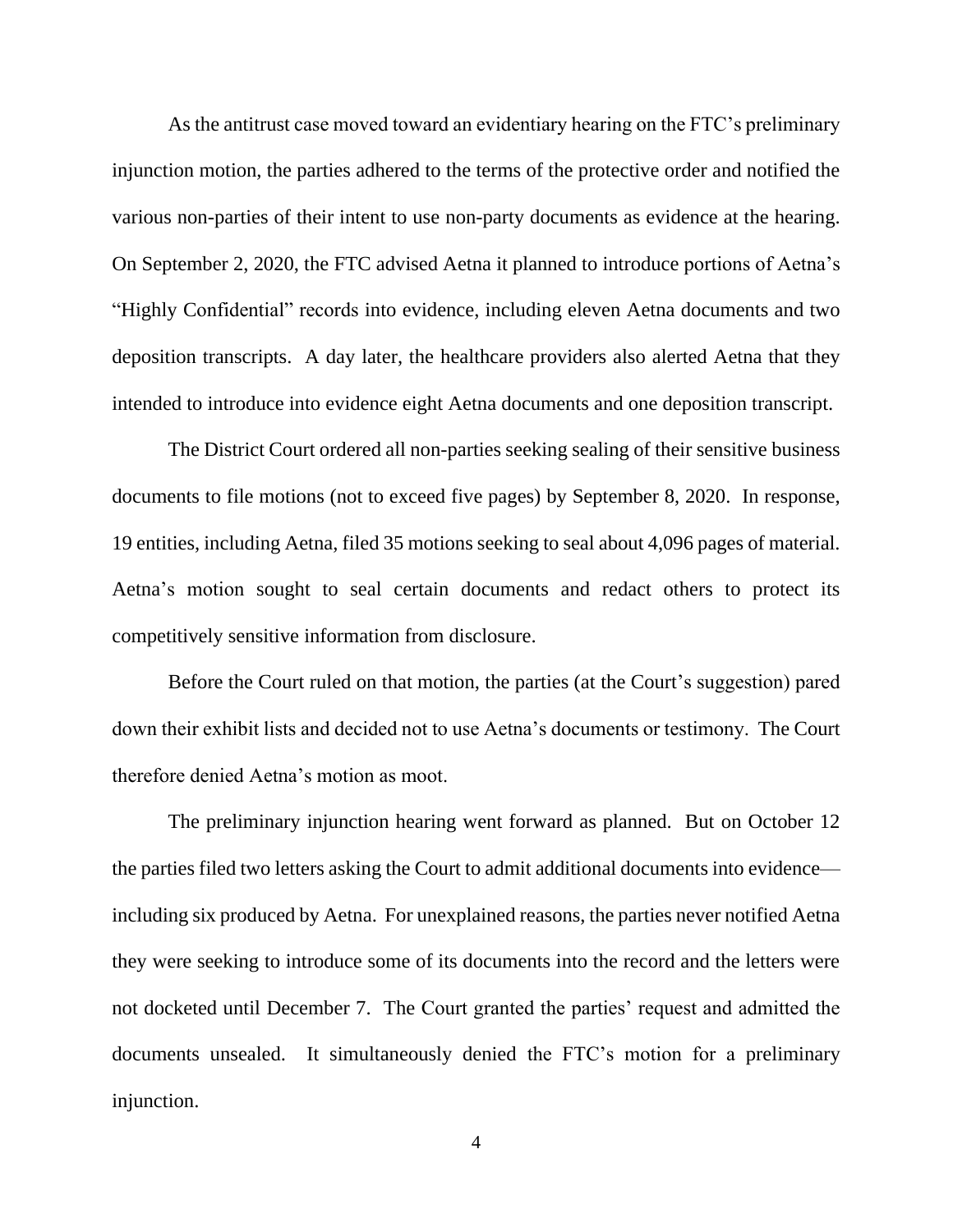Aetna did not know that its documents had been filed with the Court until the parties' letters were docketed in December 2020. It then scrambled to file a renewed motion to seal. The exhibits, it said, contained highly confidential information, including (to repeat in part) reimbursement, bidding, and pricing data, negotiation strategies, strategic planning and analyses, and contracting information. Publicly disclosing this information allegedly would "provide valuable insights to Aetna's competitors and providers on Aetna's current and future negotiating tactics, strategies, product plans, network plans, contracts, and finances," and would significantly harm its competitive standing. Appx. at 147*.* Along with its motion, Aetna attached three sets of documents: a declaration explaining how disclosure of its documents may harm its competitive standing, a chart specifying what category of business information each document contained, and redacted versions of its documents for the public record. But, Aetna added, if the Court needed additional argument or evidence, it asked for an opportunity to expand on its arguments at a hearing.

Around the same time the sealing motion was filed, the FTC appealed the District Court's order denying the preliminary injunction. The parties then settled, and the District Court dismissed the case. A few weeks later, it issued a housekeeping order resolving the three remaining motions still pending on the docket, including Aetna's motion to seal.

The Court denied that motion in a four-paragraph footnote. Aetna, it said, had failed to "rebut[] the strong presumption of openness" that attaches to judicial records or meet "its burden to show that disclosure will work . . . [a] clearly defined and serious injury." *Id.* at 2 n.2. It also noted Aetna had "not sufficiently explained how public dissemination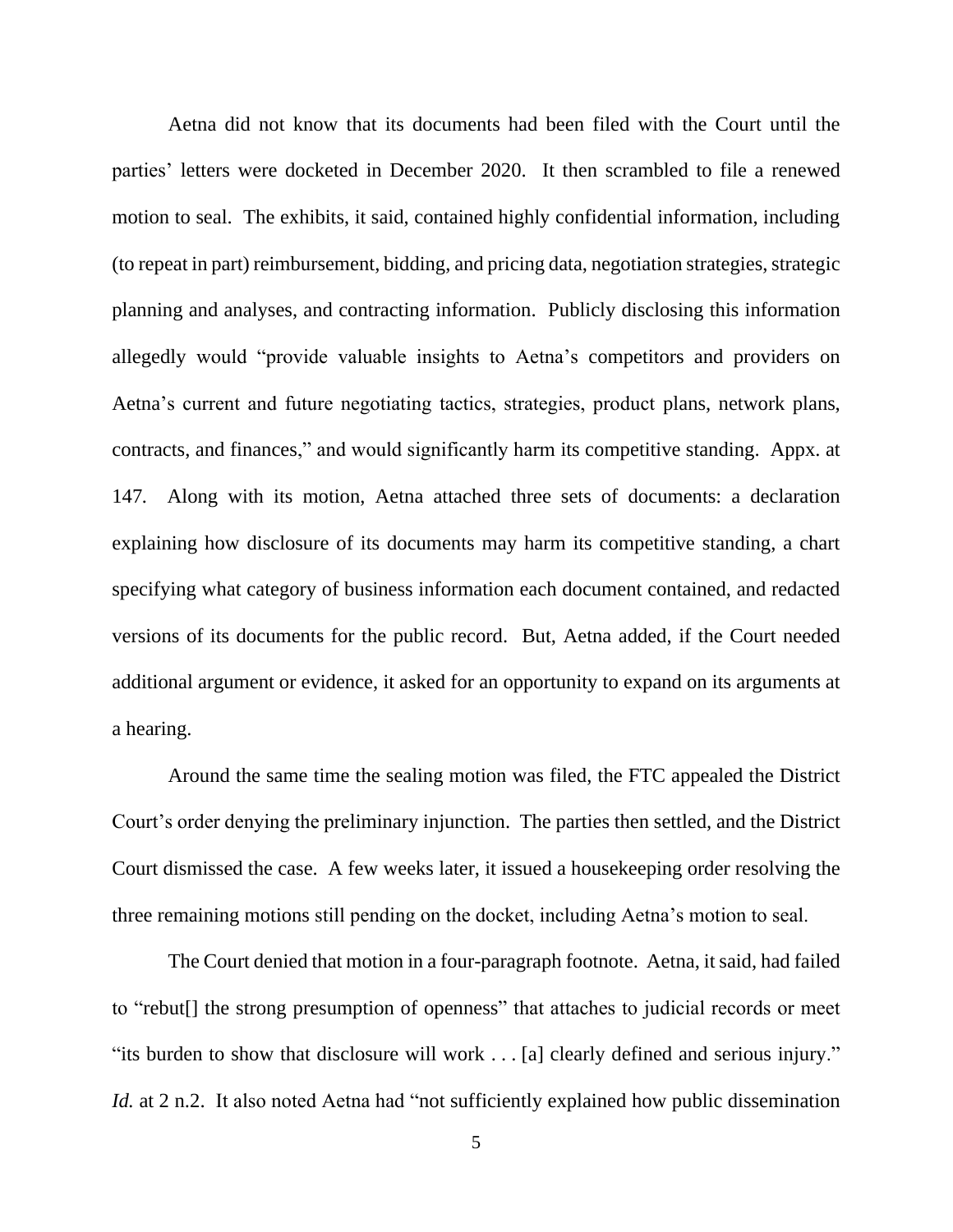of the pertinent materials *now* would cause the competitive harm [it] claim[ed]." *Id.* (internal quotation marks omitted) (emphasis in original).

Aetna filed this unopposed appeal. We granted its motion to stay the District Court's order pending our review.

## **II. Standard of Review**

We review the District Court's denial of a motion to seal for abuse of discretion, but our review of the legal principles applied is plenary (that is, without deference). *United States v. Wecht*, 484 F.3d 194, 208 (3d Cir. 2007); *Bank of Am. Nat'l Tr. & Sav. Ass'n v. Hotel Rittenhouse Assocs.*, 800 F.2d 339, 344 (3d Cir. 1986). We also review the Court's decision whether to hold a hearing for abuse of discretion. *In re Tutu Water Wells CERCLA Litig.*, 326 F.3d 201, 209 (3d Cir. 2003).

# **III. Discussion** 1

A document filed with a district court becomes a "judicial record." *N. Jersey Media Grp. Inc. v. United States*, 836 F.3d 421, 434 (3d Cir. 2016) (quoting *In re Cendant Corp.*, 260 F.3d 183, 192 (3d Cir. 2001)). And it is well established in our Circuit that the public has a "strong common law presumption of access" to judicial records. *See Leucadia, Inc. v. Applied Extrusion Techs., Inc.*, 998 F.2d 157, 165 (3d Cir. 1993). This right promotes "confidence in the judicial system by enhancing testimonial trustworthiness and the quality

<sup>&</sup>lt;sup>1</sup> The District Court had jurisdiction over the preliminary injunction action under 28 U.S.C. § 1331. We have appellate jurisdiction under 28 U.S.C. § 1291 because orders either granting or denying access to trial records are appealable as final orders. *United States v. Antar*, 38 F.3d 1348, 1355–56 (3d Cir. 1994); *see also In re Newark Morning Ledger Co.*, 260 F.3d 217, 220 (3d Cir. 2001).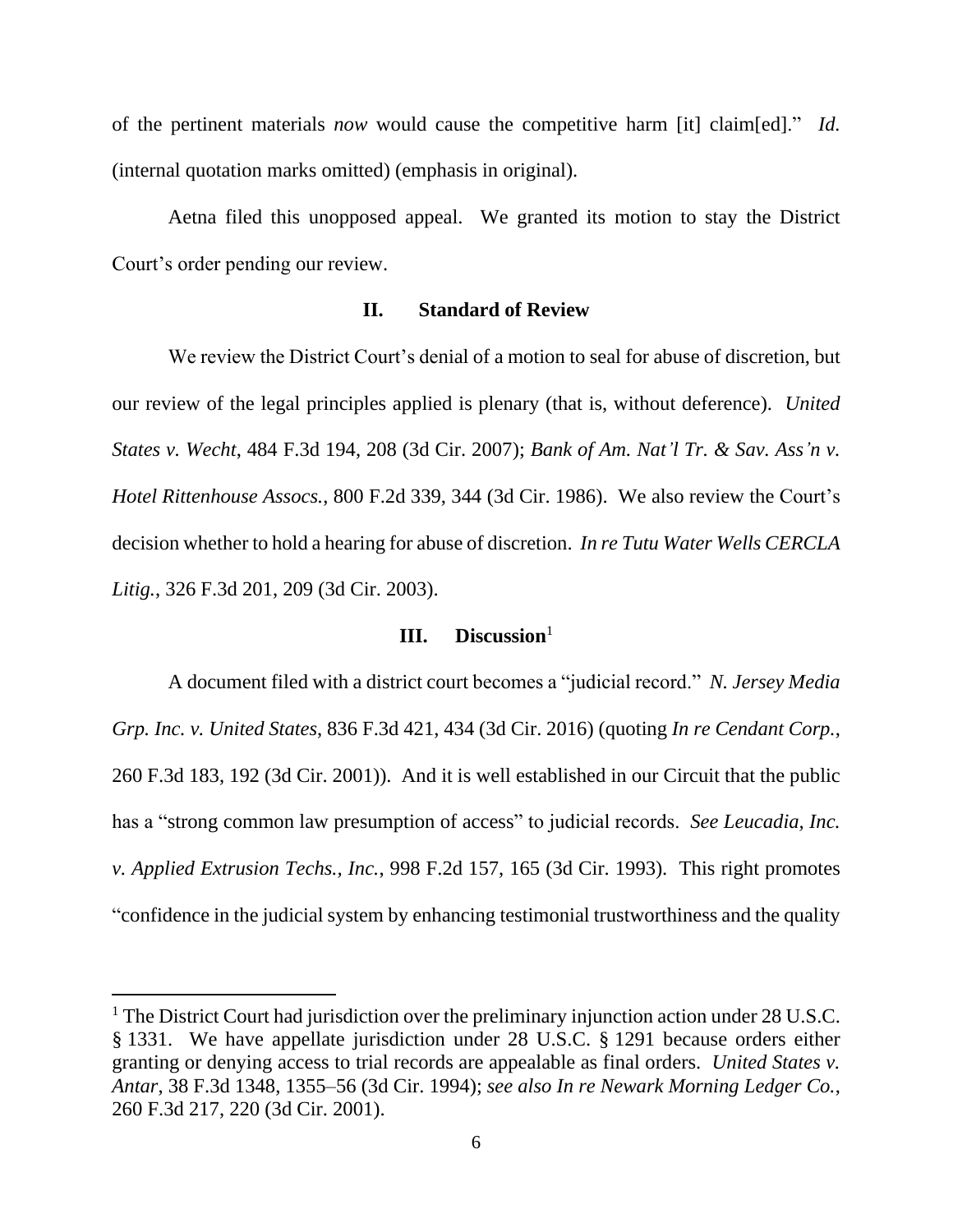of justice dispensed by the court." *In re Avandia Mktg., Sales Practices & Prods. Liab. Litig.*, 924 F.3d 662, 672 (3d Cir. 2019) (internal quotation marks omitted). It also gives the public "a more complete understanding of the judicial system and a better perception of its fairness." *Id.* (internal quotation marks omitted). Though a party may overcome this strong presumption by showing the right is outweighed by "compelling, countervailing interests," the "common law right of access begins with a thumb on the scale in favor of openness." *Id.* at 672, 676. The party moving to seal the documents must name a specific injury to be prevented—"[b]road allegations of harm, bereft of specific examples or articulated reasoning, are insufficient." *Id.* at 673 (internal quotation marks omitted).

The District Court held Aetna fell short of that burden. The latter's motion failed to articulate a "specific risk of current harm" or "sufficiently explain[]" how public disclosure of its documents would "cause the competitive harm [it] claim[ed]." Appx. at 2 n.2. Importantly, the Court was silent on whether Aetna's competitive interests might outweigh the public right of access. It simply thought Aetna had not explained with the required specificity the connection between the alleged sensitive content in the documents and the potential current harm.

To be sure, Aetna's motion and accompanying declaration lacked some precision. The presumption of public access to judicial records is strong, and conclusory briefs and declarations seeking to seal documents miss the mark. *In re Avandia*, 924 F.3d at 673. Aetna's more developed brief on appeal better reflects the attention to detail necessary to argue against the common law right of access in normal circumstances.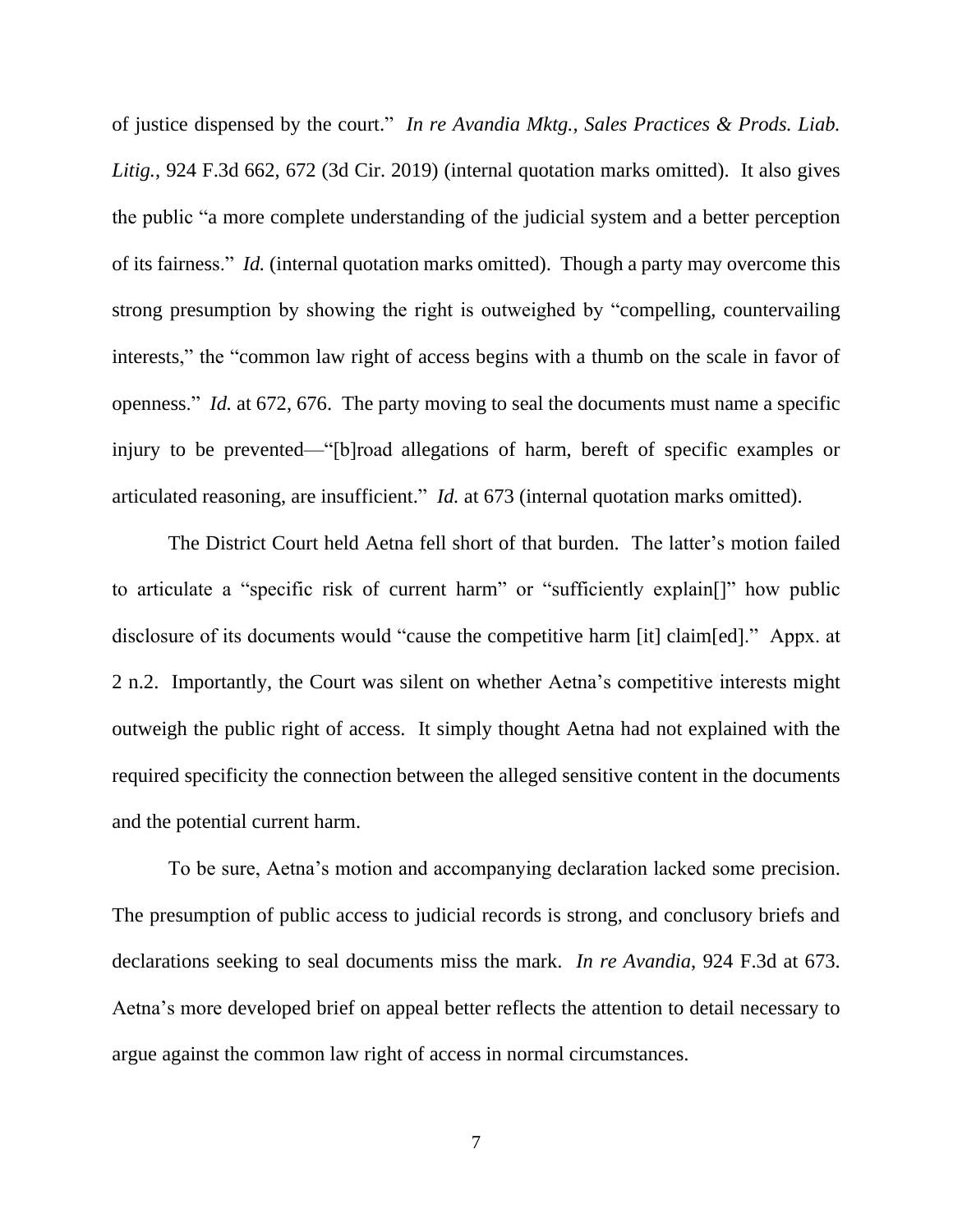But these were not normal circumstances. Instead, Aetna—a non-party—was forced to file a rushed motion after several unexplained foot faults by the parties. First, the parties apparently violated the protective order by failing to notify Aetna that they had submitted its documents as exhibits for the preliminary-injunction motion. Then the letters asking the Court to admit the documents, for unknown reasons, did not appear on the public docket for nearly two months. The Court admitted the exhibits a day later, before Aetna could respond. Faced with the prospect that its sensitive business information could become publicly available at any moment, Aetna, understandably, hurried to file a motion to seal. It recognized in that motion an incomplete understanding of which documents were submitted and how its information was used. *See* Appx. at 143 n.4 ("Because Aetna is not presently aware of which documents were submitted, it is unable to fully brief the Court except for the documents identified in Aetna's September 8, 2020 motion."). It thus asked for the opportunity to supplement its evidence and arguments in a hearing if the District Court needed further explanation.

The Court did indeed believe Aetna needed to provide more explanation. Yet it declined to hold a hearing and, to repeat, denied the motion for "not sufficiently explain[ing] how public dissemination of the pertinent materials *now* would cause the competitive harm [Aetna] claim[ed]." *Id.* at 2 n.2 (internal quotation marks omitted) (emphasis in original). Though ordinarily no hearing need occur when considering a motion to seal, a party must be given a full opportunity to present its argument. *Cf. Stanley v. Univ. of S. Cal.*, 13 F.3d 1313, 1326 (9th Cir. 1994) ("The refusal to hear oral testimony at a preliminary injunction hearing is not an abuse of discretion *if the parties have a full*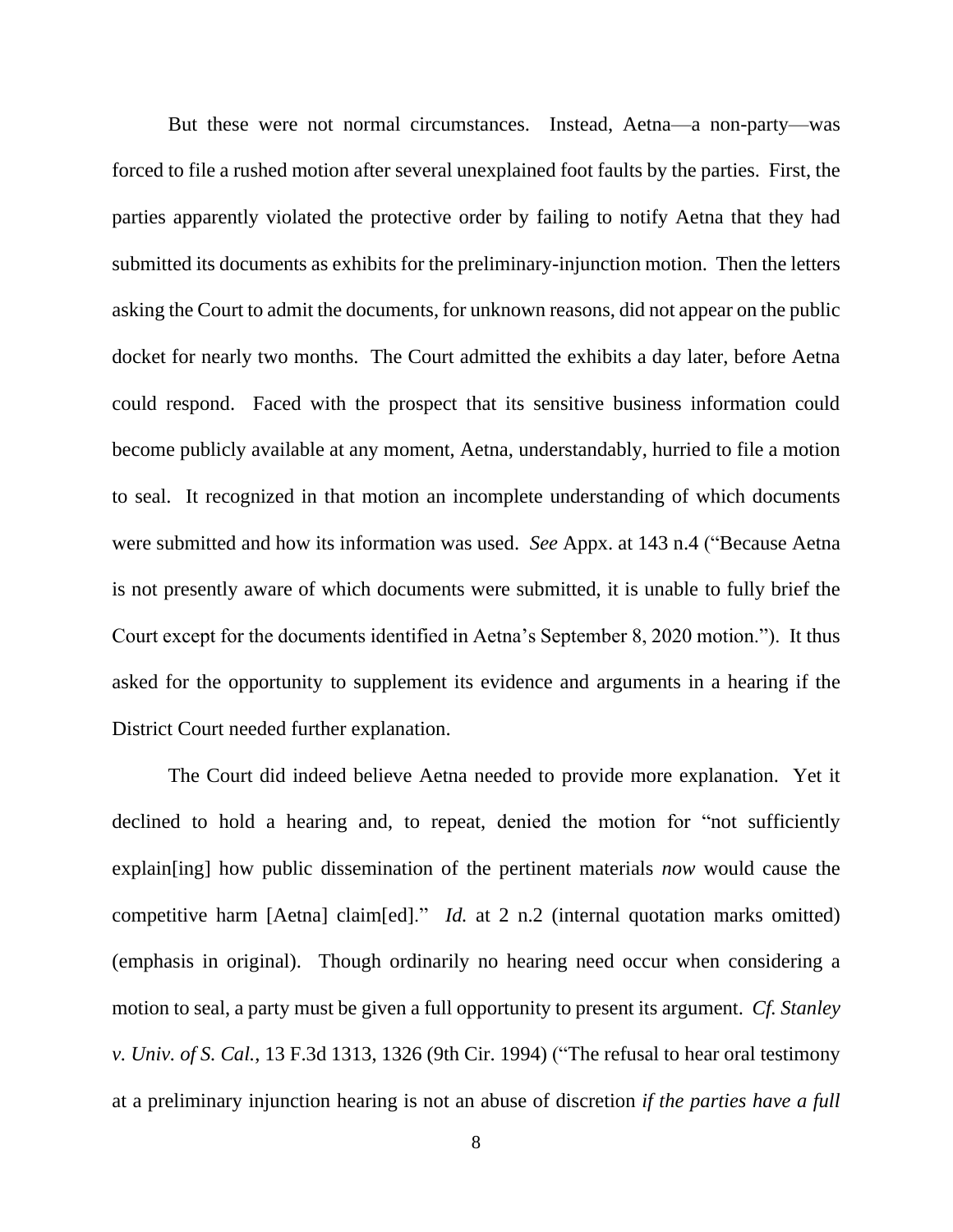*opportunity* to submit written testimony and to argue the matter." (emphasis added)). And "[i]n some cases, an oral hearing may be indispensable due to the complicated factual disputes underlying the case." *In re Eckstein Marine Serv. LLC*, 672 F.3d 310, 319 (5th Cir. 2012), *overruled on other grounds by In re Bonvillian Marine Serv., Inc.*, 19 F.4th 787 (5th Cir. 2021). This is such a case.

Given the unusual circumstances surrounding the filing of Aetna's documents, it was due a full opportunity to argue its motion. Here the Court denied Aetna's motion not because it lacked compelling grounds for sealing the records, but because those reasons were insufficiently explained and supported by evidence. Aetna deserves the opportunity to make that explanation and present evidence at a hearing.

We therefore vacate and remand. On remand, Aetna must still show how its "compelling, countervailing interests" outweigh the presumption of public access, using "specific examples" and "articulated reasoning." *In re Avandia*, 924 F.3d at 672–73, 676 (internal quotation marks omitted).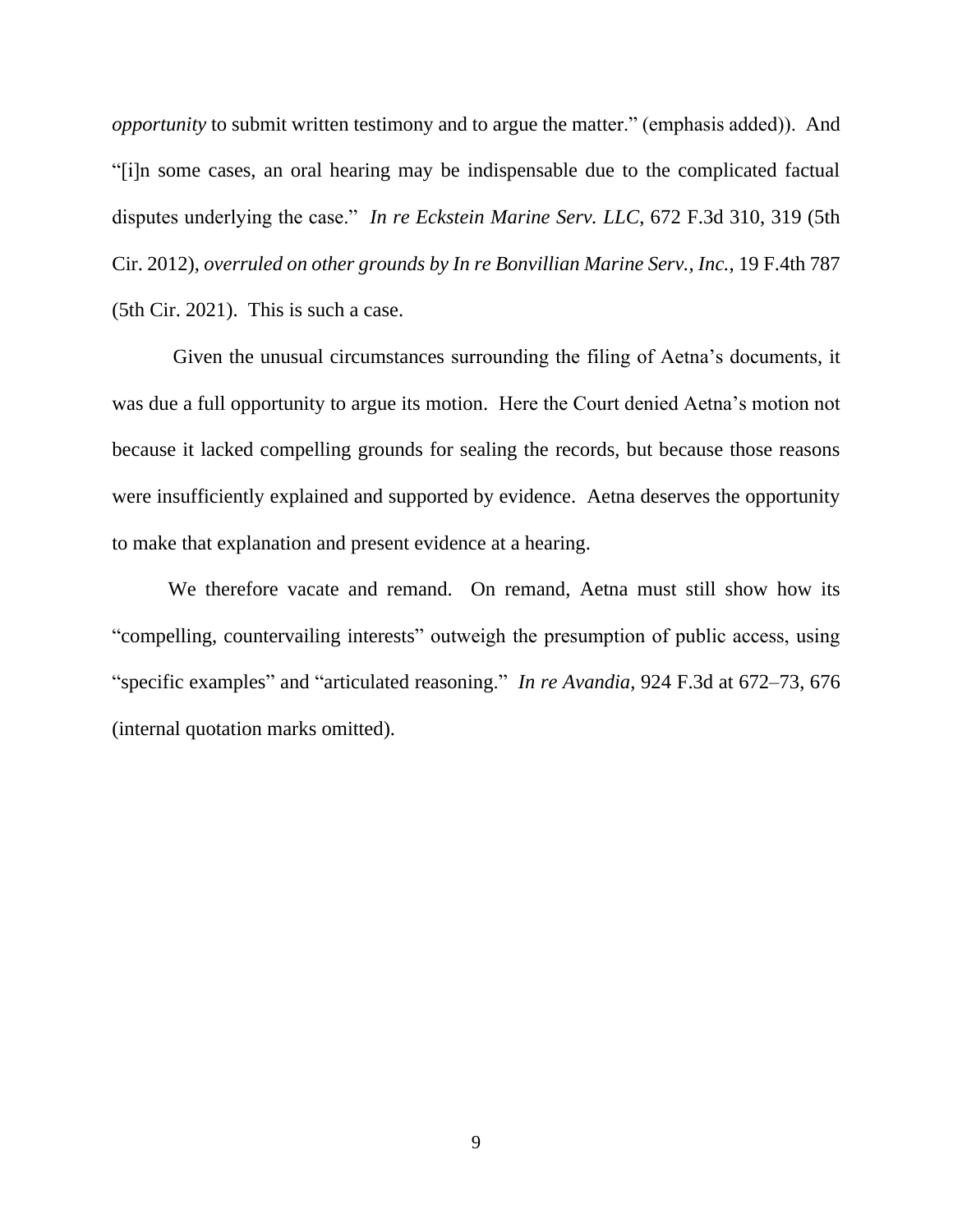# *Federal Trade Commission and Commonwealth of Pennsylvania v. Thomas Jefferson University and Albert Einstein Healthcare Network*

No. 21-1817 \_\_\_\_\_\_\_\_\_\_\_\_\_\_\_\_\_\_\_\_\_\_\_\_\_\_\_\_\_\_\_\_\_\_\_\_\_\_\_\_\_\_\_\_\_\_\_\_\_\_\_\_\_\_

## **RENDELL**, Circuit Judge, *concurring in the judgment*

I agree with the majority that we should remand this case to the District Court, but for a different reason. Although a hearing would have been helpful in allowing Aetna to fully present its arguments for sealing, I cannot conclude that the District Court's failure to hold such a hearing was an abuse of discretion. Aetna may well have been in a hurry to file, but there was no hint that taking further evidence was necessary to evaluate the Motion, which ran to some eleven pages and included a supporting Declaration from an Aetna Vice President, as well as an explanatory chart. The real problem with the District Court's Order lies in its lack of explicit analysis, which frustrates appellate review, and thus compels remand. *See, e.g.*, *June Med. Servs., L.L.C. v. Phillips*, 22 F.4th 512, 519 (5th Cir. 2022) (citing *S.E.C. v. Van Waeyenberghe*, 990 F.2d 845, 848–49 (5th Cir. 1993)) ("[A] district court abuses its discretion in sealing or unsealing documents . . . when it fails to provide sufficient reasons for its decision to enable appellate review."); *E.E.O.C. v. Nat'l Children's Ctr., Inc.*, 98 F.3d 1406, 1410 (D.C. Cir. 1996) ("Without a full explanation, we are unable to review the district court's exercise of its discretion. We therefore remand this case to the district court so that the court can further explain its decision to seal certain portions of the record.").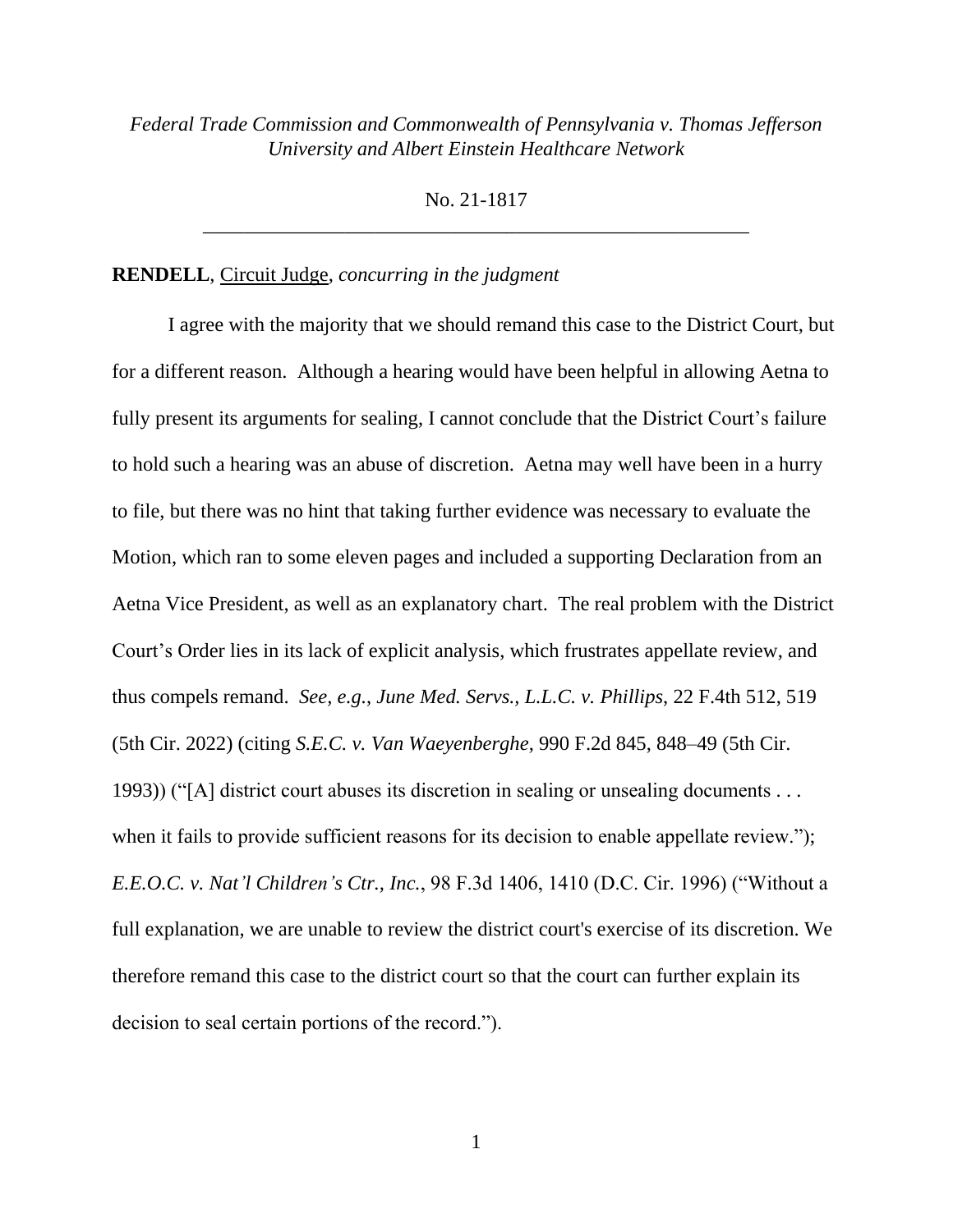When presented with a motion to seal, a district court must conduct a "documentby-document review" of the relevant exhibits, explicitly weighing the relevant factors and explicating the basis for its decision. *See In re Avandia Mktg., Sales Pracs. & Prod. Liab. Litig.*, 924 F.3d 662, 672 (3d Cir. 2019) (citing *Leucadia, Inc. v. Applied Extrusion Techs., Inc.*, 998 F.2d 157, 167 (3d Cir. 1993)). Salient considerations include, *inter alia*, a demonstrable risk of current harm, *Leucadia, Inc.*, 998 F.2d at 167, the movant's status as a nonparty, *Republic of Philippines v. Westinghouse Elec. Corp.*, 949 F.2d 653, 662 (3d Cir. 1991), and the adjudicatory significance of the exhibits, *Apple Inc. v. Samsung Elecs. Co.*, 727 F.3d 1214, 1226 (Fed. Cir. 2013).

Here, the District Court did not adequately elucidate its reasoning in denying Aetna's Motion. The Court stated that "Aetna and United have not sufficiently explained 'how public dissemination of the pertinent materials *now* would cause the competitive harm they claim.'" Appx. 2 (quoting *Leucadia, Inc.*, 998 F.2d at 167 (emphasis in the original)). This is puzzling because Aetna's Motion and Declaration explained that, *inter alia*, the reimbursement rate and bidding information disclosed in VP Morris's 2020 Deposition Transcript would, if publicized, disadvantage Aetna vis-à-vis providers in future negotiations. Moreover, the District Court did not provide the requisite 'document-by-document' review; it relied on a blanket conclusory statement without describing how Aetna had failed in its burden *as to each exhibit* under consideration. Nor did the District Court state how it weighed other important factors that would impact its ruling, such as Aetna's nonparty status and the exhibits' lack of significance in the litigation. These factors would ordinarily counsel in favor of sealing.

2